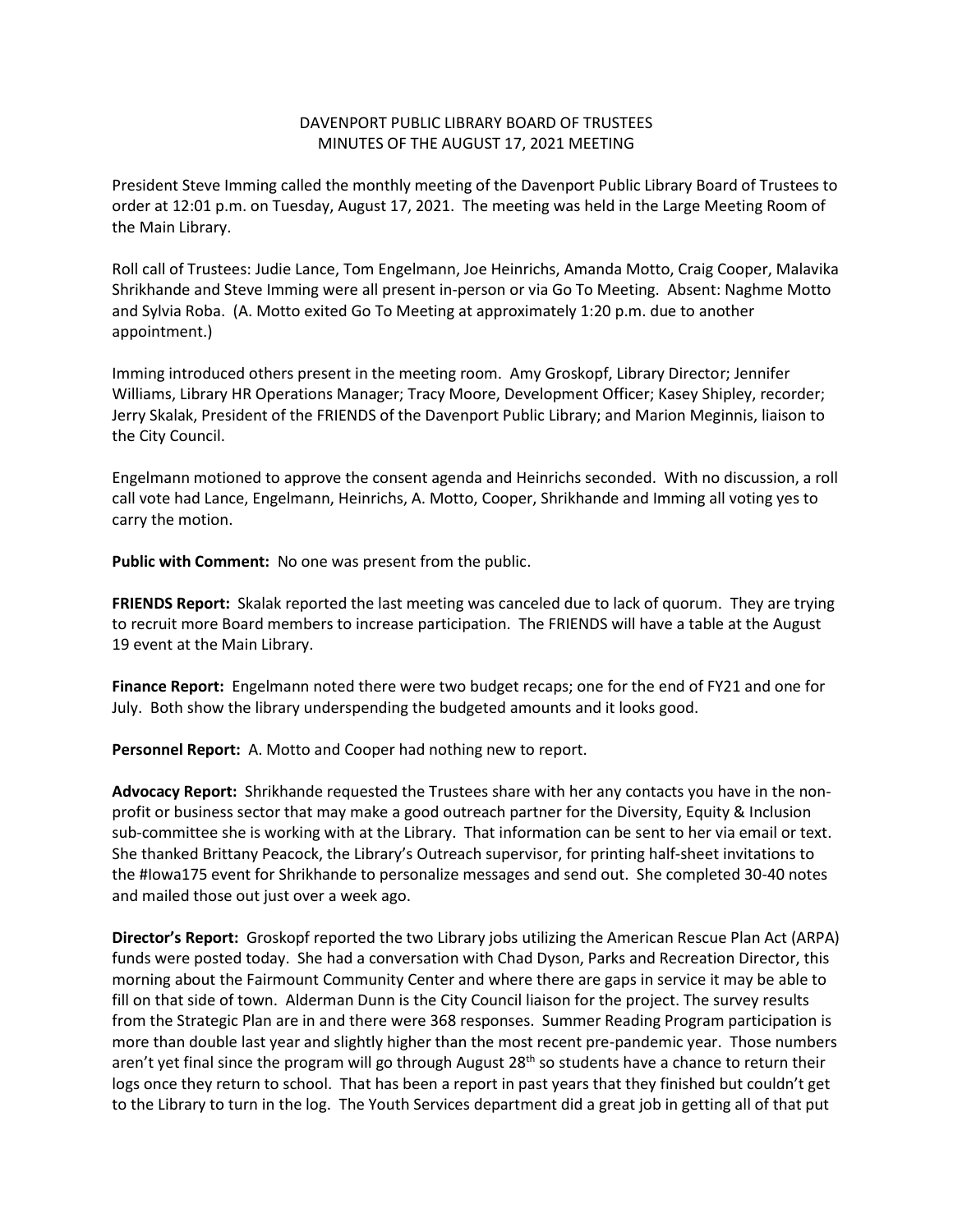together this year. Don't forget the #Iowa175 event is at the Main Library on August 19. Please register to come to this free event. There are 80 registered as of this morning. Registration is not required to enter but is helpful in getting an idea of the number of attendees. Engelmann had a comment on the written report she submitted regarding the status of what has been spent for the Main Renovation project. He stated he supports doing additional work at Main, such as refreshing the front porch and landscaping, while we have the funds available rather than placing back into the Levy reserve. Heinrichs asked about the building restrictions on the funds. Groskopf noted that the funds raised by the FRIENDS for the Main project must be used at Main, but if the Levy Reserve and other Library gift funds voted to use on the Main renovation are put back, the Trustees could vote to re-direct those funds. Imming mentioned the donor wall is now in place at Main and looks nice.

**New Business:** The first item of new business is the request to eliminate fines for Young Adult (YA) materials. Imming noted Groskopf had discussed this at an earlier meeting and her report listed last year's fines from YA materials totaled around \$800. Groskopf stated that all RiverShare member libraries plan to ask their boards to approve this, or already have, as it will eliminate confusion by patrons and provide consistency in the consortium. It is a trend in libraries to remove the fine barrier. Engelmann motioned to approve eliminating fines on young adult materials. Cooper seconded. Heinrichs asked about unreturned items. Groskopf said the patron will still receive overdue notices and a bill for anything unreturned. A roll call vote with Engelmann, Heinrichs, A. Motto, Cooper, Shrikhande, Lance and Imming voting yes carried the motion. The second item of new business was to approve the FY2023 Library Business Plan. Imming reported it is in the same format as previous years with some updates to goals. Groskopf pointed out the low performance indicators are Covid-related and projections are Covid-dependent. Imming mentioned the Fairmount Community Center and jobs created with ARPA funds are in the goals. Heinrichs motioned to approve the FY2023 Library Business Plan with a second by Engelmann. Shrikhande mentioned she shared the info about the social worker position with the Masters of Social Work staff at St Ambrose that presented a plan to the Trustees a while back. They were happy to hear the news and sent their thanks to the Board. A roll call vote had yeses from Heinrichs, A. Motto, Cooper, Shrikhande, Lance, Engelmann and Imming to carry the motion. The third item of news business was to approve the 1.75% general wage increase (GWI) for the Library Director. Imming reported that other City staff received this rate of increase on July 1 but the Library Board needs to approve it for Groskopf. Engelmann motioned to approve the wage increase with a second by Shrikhande. Heinrichs had a question related to the salary rate in hiring the new director. Groskopf said the City has given a range for the starting salary that keeps within the City department directors grade where the Library Director is placed. A. Motto, Cooper, Shrikhande, Lance, Engelmann, Heinrichs and Imming all voted yes to carry the motion. The fourth item of new business related to a request received by the owner of the café leasing space at the Eastern Branch to defer paying rent. Due to the inability to open as expected in the spring because of supply chain issues and employee shortages, Café D'Marie hopes to open November 1. They have paid rent and would like to defer paying further rent until they can open and then apply paid rent to future months. With much discussion, and some conflicting information on the number of months paid in rent so far, Cooper motioned to table the action until the Board can clarify outstanding issues in the letter. Heinrichs seconded the motion. Shrikhande, Lance, Cooper, Engelmann, Heinrichs, A. Motto and Imming all approved. Heinrichs then made a motion to stop billing the café from this time forward until a new lease is put in place with payments made to-date applied to the new lease. Engelmann seconded. Lance, Engelmann, Heinrichs, A. Motto, Cooper, Shrikhande and Imming all voted to approve. The next item of new business was to approve the position announcement for Library Director. Lance motioned to approve with a second by Heinrichs. Bradbury Miller had proposed a change to the number of years' experience, not including a residency requirement and increasing the top of the salary range. There was much discussion over changes in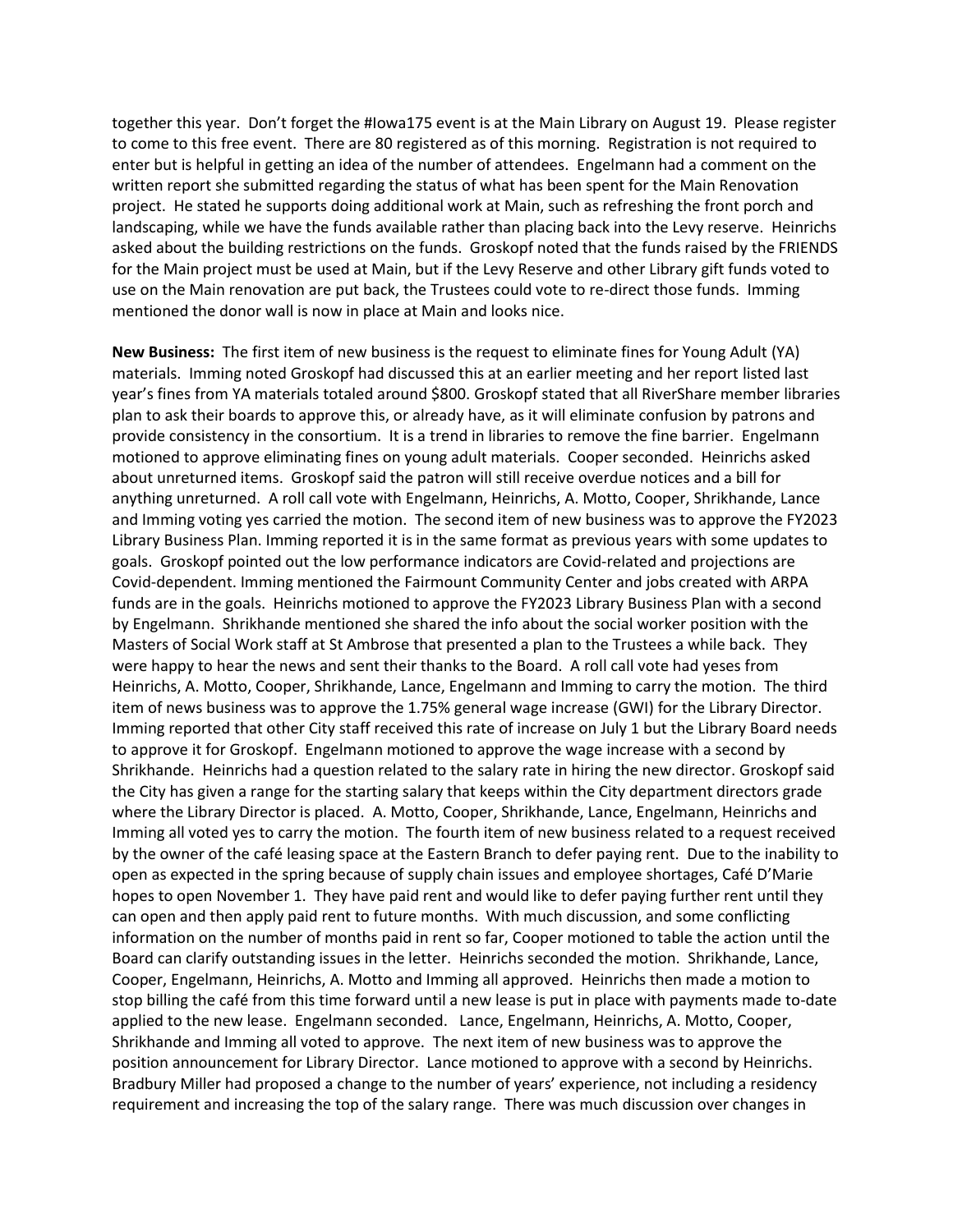years of job experience, salary range and some other tweaking of language. In the end, the following changes were proposed to the draft. Changing the progressively responsible professional experience from 8 years required to 5 years required and 8 preferred; not entertaining the request to eliminate the residency requirement of living in Davenport within six months since that is set by the City; setting the salary range as \$110,000-125,000. Some other changes included updating the population total, number of historic districts, possibly adding more info about the Quad City area and other amenities. Imming noted that the digital form of the announcement will have links embedded for ease of viewing by applicants. Roll call vote had Engelmann, Heinrichs, A. Motto, Cooper, Shrikhande, Lance and Imming all approving the job announcement with suggested amendments. The next item of new business was to discuss the behavior policy and proposed changes. Some suggestions came from the Diversity, Equity & Inclusion committee. Others were combined to simplify and reduce duplication. Another key change is to clarify that all staff are responsible for enforcing the behavior policy. The current terminology gives the impression that the Director, or an officially designated staff member, would be the only ones to enforce the policy. At this point of the agenda, Imming skipped down to Old Business, deferring the last two discussion items to the end of the meeting due to time constraints.

**Old Business:** The timeline for the Director Search was shared by Imming with Trustees via email so dates could be checked against personal calendars. When it comes to interviewing the candidates, a closed meeting could be held citing the same Iowa Open Meetings law that allows the Library Director performance to be evaluated if the candidate requests a closed session. It could cause irreparable harm to the candidate if their current employer is not aware they are seeking other employment. The first meeting date for the executive committee is October 27 for a 2-hour meeting with Bradbury Miller where they will present a pool of 6-8 semi-finalists. November 9 & 10 would be Zoom interviews with the semi-finalists. November 9 would be noon-4PM and November 10 would be 9AM-1PM. Imming would expect the same attendees at each of these sessions and the number of questions may be limited if the full Board is involved. December 1 and 2 would be interviews of the finalists in-person, and be one hour in length. Those times are to be determined based on travel schedules. Imming returned to the New Business agenda.

**New Business continued:** The discussion of the Unattended Children Policy picked up where new business left off earlier in the meeting. Groskopf stated the guidelines are currently part of the behavior policy, item 32. Due to the need to add more information, it was separated from the behavior policy. The key piece is the information that the police may be called if the parent or guardian cannot be located. And, to spell out the Library is not responsible for supervision of children. Groskopf noted that she doesn't believe there is a bad intent by most parents if dropping a child off. We are concerned for the safety of the child first. There may be a need to have a different policy for the Fairmount Community Center once it is open. Engelmann noted that it is a compliment to the Library that parents feel this is a safe space to leave their child. The final item on the agenda, discussion of the Special Collections Collection Development Policy, Imming requested be deferred to the next meeting. Groskopf said that it was part of the Collection Development Policy until the most recent revision. Having a good policy in place for the local history collections is needed. Engelmann motioned to table to the September meeting with a second by Shrikhande. Heinrichs, Cooper, Shrikhande, Lance, Engelmann and Imming all voted yes in the roll call vote.

Imming noted the September meeting will be at the Main Library and not at Eastern as originally scheduled.